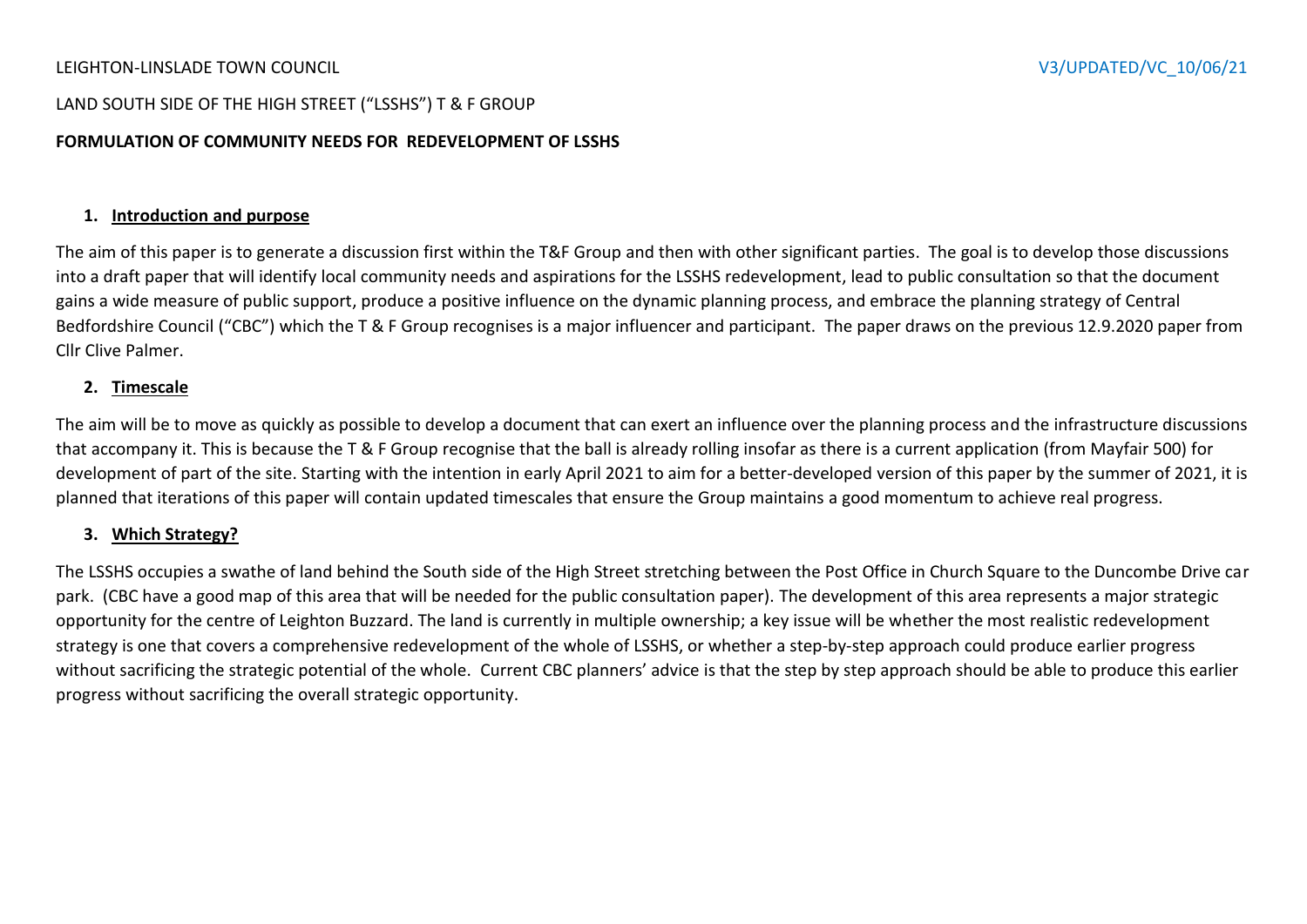# **4. Development Scope**

In no special order, the more obvious candidate elements of the redevelopment strategy appear to be

|                | <b>Use of space</b>                              | <b>Comments</b><br>(CBC paper suggests a total area of around 2.5 hectares)                                                                                                                                                                                                                                                                                               | <b>Possible</b><br><b>Space</b><br><b>Allocation</b><br>(indicative) | <b>Generating</b><br>footfall<br>when during | <b>Possible</b><br>phasing<br>(Early/mid/late) | <b>Possible</b><br>finance |
|----------------|--------------------------------------------------|---------------------------------------------------------------------------------------------------------------------------------------------------------------------------------------------------------------------------------------------------------------------------------------------------------------------------------------------------------------------------|----------------------------------------------------------------------|----------------------------------------------|------------------------------------------------|----------------------------|
| $\mathbf{1}$   | Retail                                           | Discussion needed to review the current retail offer in the<br>town alongside the implications of the move towards on-line<br>shopping and click and collect outlets for inline orders,<br>pushed by the current pandemic. Smaller specialist shops?                                                                                                                      | 16%                                                                  | day?<br>$9 - 5$                              |                                                |                            |
| $\overline{2}$ | Residential                                      | Accepted that residential development will be a key driver for<br>developers wanting to make things happen - and a key<br>producer of infrastructure yield to fund other elements.                                                                                                                                                                                        | 40%                                                                  |                                              |                                                |                            |
| $\mathbf{3}$   | Hospitality                                      | E.g. hotel: coffee-shop(s); café(s): "pub"/bar(s). :- Possibly an<br>early project, i.e. the current Mayfair 500 Travelodge<br>application.                                                                                                                                                                                                                               | 8%                                                                   | 8 till late                                  |                                                |                            |
| $\overline{4}$ | Public/community                                 | E.g. performance space with accompanying facilities: meeting<br>rooms: museum: tourism office: etc. This element is expanded<br>below.                                                                                                                                                                                                                                    | 14%                                                                  | 9 till late                                  |                                                |                            |
| 5              | Essential or "social"<br>services                | Candidates are e.g. Policing Hub; re-located Town Council<br>offices: relocated TACTIC Centre outreaching for young<br>people: daytime meeting spaces for older people particularly<br>living alone: a Mens's Shed facility: Central Bedfordshire<br>Council office(s) and information hub, etc.                                                                          | 4%                                                                   | 9-5 mostly                                   |                                                |                            |
| 6              | Business /<br><b>Commercial Office</b><br>spaces | a) Start-up business units, incubator, Creative Industries.<br>b) If evidence suggests shortage of space in the town centre,<br>e.g. for "hot-desk" rented office space for meetings and<br>meet-up space for business sectors.<br>c) Ordinary business space, Creative Industries.<br>Depends on demand in current and foreseeable economic<br>climate, 10% of the area? | 3%<br>2%                                                             |                                              |                                                |                            |
| $\overline{7}$ | Health                                           | The Leighton Buzzard Health Hub? A permanent vaccination<br>centre?                                                                                                                                                                                                                                                                                                       | 2%                                                                   | $9 - 4$                                      |                                                |                            |
| 8              | Education                                        | A local college outpost?                                                                                                                                                                                                                                                                                                                                                  |                                                                      |                                              |                                                |                            |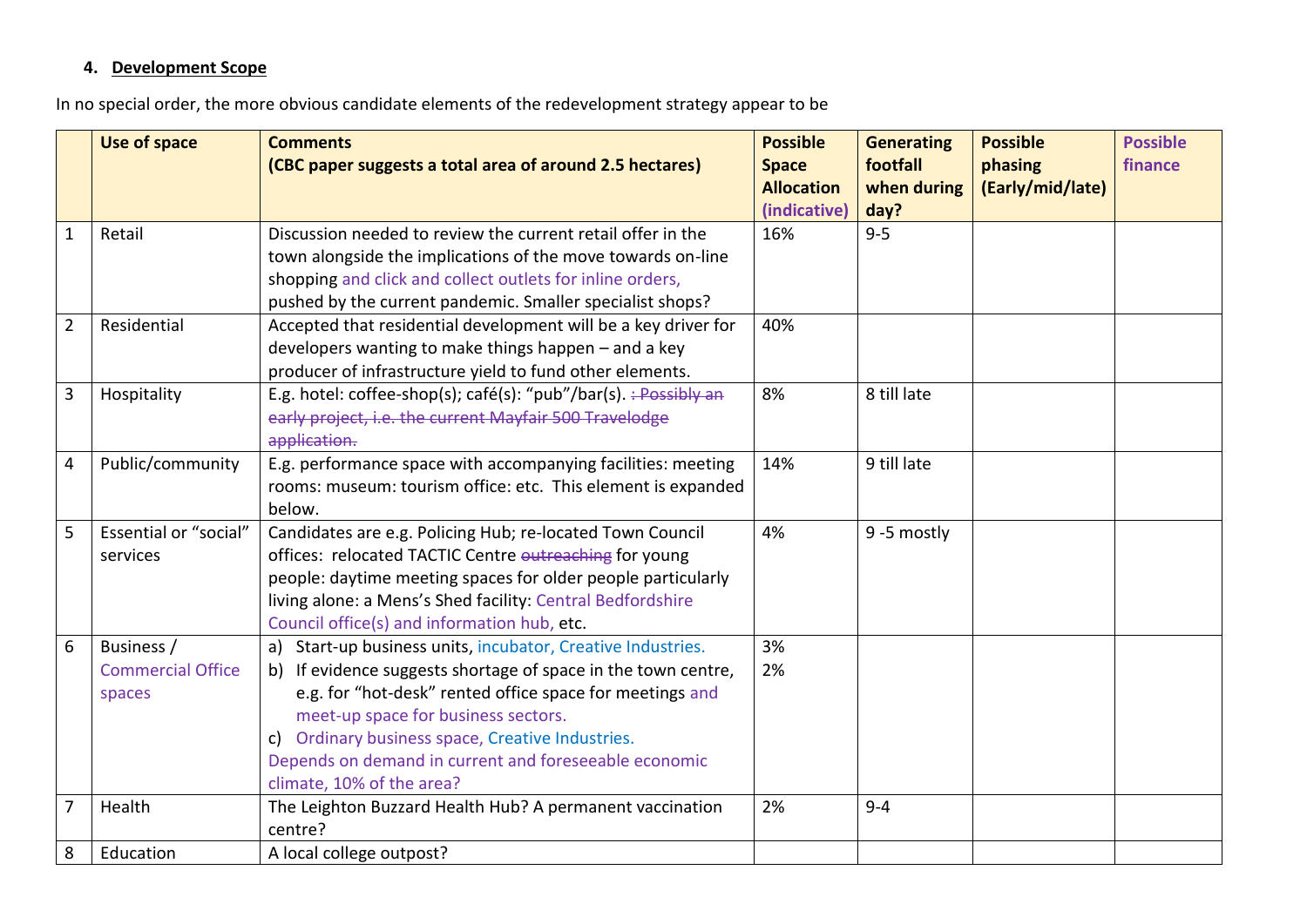| 9  | <b>Facilities targeting</b> | Commercial led ?                                               | 2% | $9 - 4$ | Commercial |
|----|-----------------------------|----------------------------------------------------------------|----|---------|------------|
|    | youth, children.            | Children's play (indoor/outdoor), Cinema, Bowling Alley (the   |    |         | finance    |
|    |                             | latter is relevant for adults too)                             |    |         |            |
| 10 | Indoor market               | A permanent crafts-oriented market.                            | 1% |         |            |
| 11 | Restaurant(s)               | Say, an 8 till 6 affordable hot-food operator and a 7 till 11  | 3% |         |            |
|    |                             | higher-price facility. - depends partly on the Mayfair 500     |    |         |            |
|    |                             | application.                                                   |    |         |            |
| 12 | Car parking                 | Probably multi-storey - 500 cars                               | 8% |         |            |
| 13 | Heritage display            | For example, a narrow-gauge engine with sand cars on rails $-$ |    |         |            |
|    |                             | or a replica Vickers Vimy plane.                               |    |         |            |
| 14 | Conference centre           | Separated out from the public/community item (or listed        |    |         |            |
|    |                             | under Hospitality, tbc.)                                       |    |         |            |
| 15 | Public open outside         | Outside seating areas, performance area, in landscaped/green   |    |         | s106 / CBC |
|    | space                       | areas, 4% of the overall area?                                 |    |         | land ?     |
|    |                             |                                                                |    |         |            |
|    |                             |                                                                |    |         |            |

This list will be incomplete; discussion will improve it. The suggested space allocations are simply intended to generate discussion and to ensure that the discussions over public/community use are anchored financially and therefore space-wise to the whole development. The Town Council may need to be tenacious in pressing for adequate non-residential space allocations.

The footfall column looks at whether the development can be kept "active" for as many hours as possible rather than closing down at 5.30 pm.

The "Phasing" column will be important insofar as the funds for building a public/community use facility will need to flow from somewhere: it won't be realistic to plan that facility to reach completion several years before any residential development is completed.

## **5. Public/Community space**

Some of the candidate uses that have already been suggested are, in no special order, but we will need to get some sort of priority order:

| <b>Use</b>                                          | <b>Comment</b> | What current provision         | Priority  | <b>Space</b> | Any visible running |
|-----------------------------------------------------|----------------|--------------------------------|-----------|--------------|---------------------|
|                                                     |                | exists in the town, and        | for T & F | allocation   | costs?              |
|                                                     |                | where is the unmet need?       | Group     |              |                     |
| A partitionable performance space, with spaces for  | The aim is for | Need to define this clearly    |           | 60% in       | Admin / Marketing   |
| rehearsals, dressing-rooms, admin office, bar,      | multi-         | w.r.t the Library Theatre. The |           | total        | manager: bar staff; |
| community cafe, toilets – acting as a daytime drop- | functionality. | suggested capacity compares    |           |              | cleaners; ushers,   |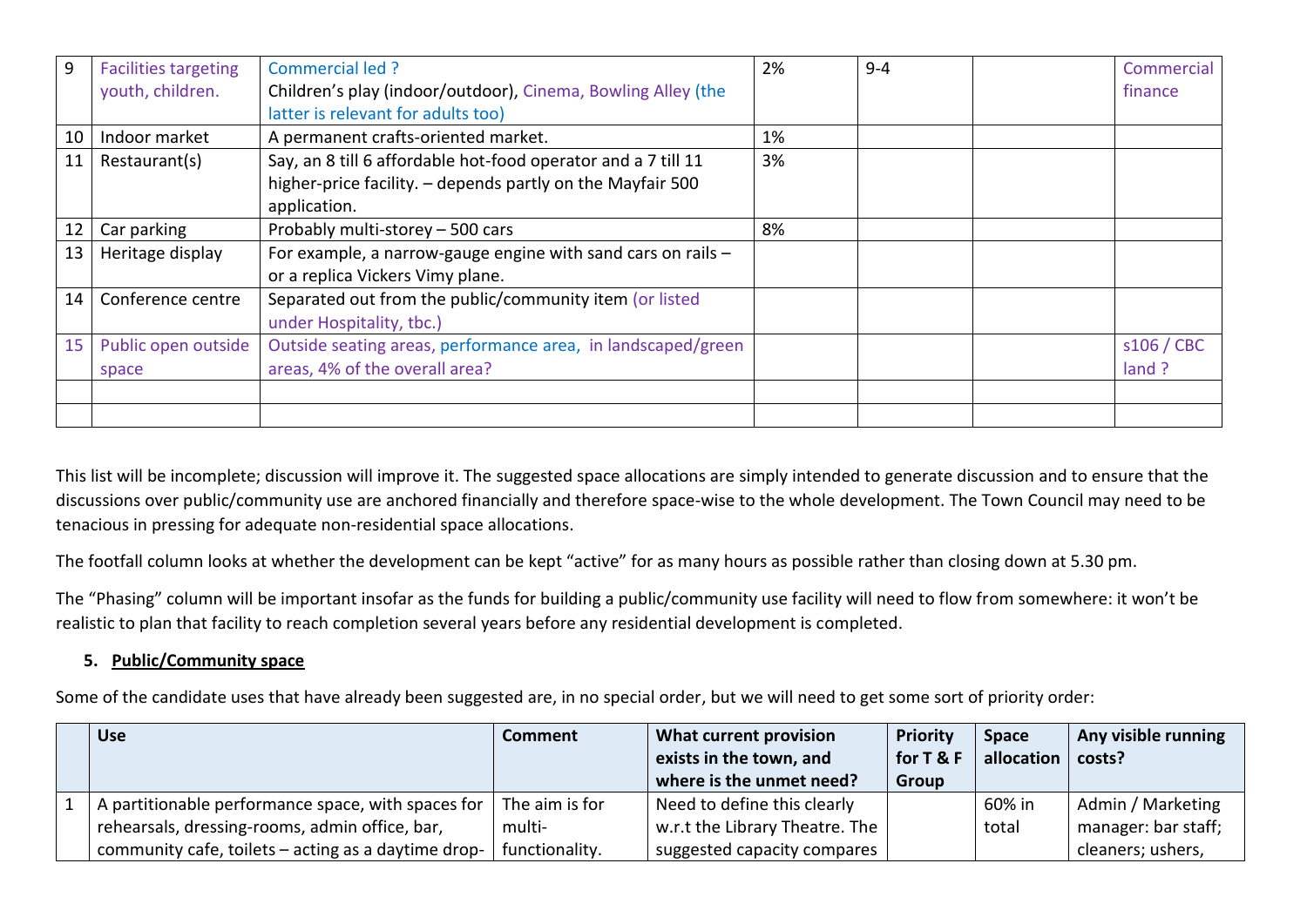|                | in centre as well as a performance event space.<br>Suggested capacity 500. Capable of live music<br>performance, theatre events, film shows. With<br>retractable seating. Income-generating.                            |                                                                                                           | with the Library Theatre's<br>170-200 capacity.                                                         |                                                   | lighting, stage and<br>audio staff          |
|----------------|-------------------------------------------------------------------------------------------------------------------------------------------------------------------------------------------------------------------------|-----------------------------------------------------------------------------------------------------------|---------------------------------------------------------------------------------------------------------|---------------------------------------------------|---------------------------------------------|
| $\overline{2}$ | Large meeting room e.g. one able to hold 350<br>seated people for a single meeting. Capable of<br>flexible seating; rows facing one-way for<br>performances but more flexible for meetings.<br>Income-generating.       | Possibly using the<br>same spaces as<br>above in order to<br>make most intensive<br>use of the spaces.    | Ditto. Which types/size of<br>meetings are least well<br>provided for at present in the<br>town centre? | Part of<br>the same<br>60%                        | Admin staff                                 |
| $\overline{3}$ | Small meeting rooms, perhaps six. Capacity 30<br>seated. Hire-able separately. Income-generating.                                                                                                                       | Ditto                                                                                                     |                                                                                                         | 10%                                               | Ditto                                       |
| $\overline{4}$ | Museum/tourism/heritage centre with space for<br>art and other exhibitions as well as permanent<br>displays. Small shop for related items. Sufficient<br>space to accommodate school visits. Some income<br>generation. | Paul Brown of the LB<br>Archaeological and<br>Historical Society has<br>done work on this<br>possibility. | No current provision in the<br>town.                                                                    | 20%<br>(sharing<br>space with<br>$\left  \right $ | Part-time curator.<br>Part-time shop staff. |
| 5              | Supervision of space and management                                                                                                                                                                                     |                                                                                                           |                                                                                                         |                                                   |                                             |
|                |                                                                                                                                                                                                                         |                                                                                                           |                                                                                                         |                                                   |                                             |

Items 1-4 in the table above capture the fair (keenly interested/invested) volume of representations that have been received by Group members from members of the arts, cultural and other sections of the public in recent months. They also capture many of the aspirations voiced by members of the public attending the drop-in event held in the White House in February 2020. This paper deliberately avoids going into the detail of many of the representations received; doing so now might divert our focus from the need to establish our preferred direction and strategy.

# **6. Supervision and management of space / facility**

Pending understanding of who would manage the facility (an independent Trust, Town or CBC Council, private business, etc.). Staff team needed – posts to be determined once purpose is known, e.g. an overall centre manager, Volunteer coordinator (Volunteers could help with running of a heritage centre), specialist technicians, heritage curator, etc.

# **7. Finance**

Starting with the obvious: this will be an expensive part of an expensive re-development. Some hard thought will be needed to identify the likely sources of funds. There may not be room/finance for some worthy candidate uses. It will be important to harness and energise the undoubted enthusiasm of many of the public for improved town centre facilities whilst promoting a sense of realism.